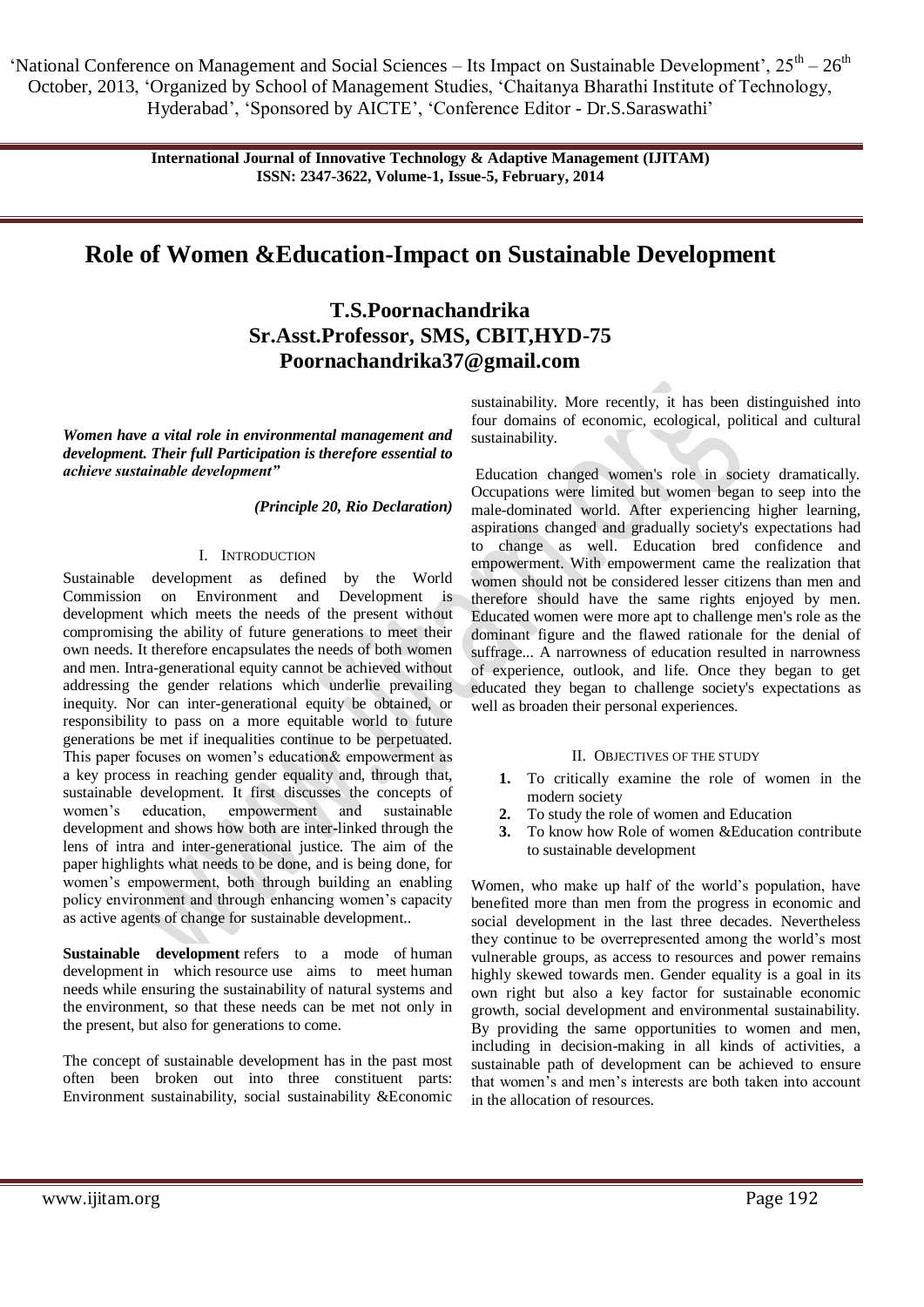> **International Journal of Innovative Technology & Adaptive Management (IJITAM) ISSN: 2347-3622, Volume-1, Issue-5, February, 2014**

Empowerment can be defined as a "multi-dimensional social process that helps people gain control over their own lives. It is a process that fosters power (that is, the capacity to implement) in people, for use in their own lives, their communities, and in their society, by acting on issues that they define as important control over their own lives. As such, it can be conceptualized as an important process in reaching gender equality. Gender equality is understood to mean that the "rights, responsibilities and opportunities of individuals.

Sustainable development refers to a development process which enhances peoples' capacity to create and consume wealth on a lasting basis. Sustainable development requires, among other things, a socio-economic, political and cultural environment which enables people to engage in and sustain the development process. The political system should provide stability to allow people to engage in production. Intra-ethnic conflicts, tribal wars and social tensions, as well as denial of basic human rights, constrain efforts to promote sustainable development. The social relationships between individuals and communities can either promote or constrain sustainable development. Social security is thus one of the necessary prerequisites for promoting sustainable development.

Besides social security, there is a need for economic freedom. Economic freedom in this context refers to a condition which enables women to utilize their innovative and creative capacities in the development process; protects individual economic rights to have access to productive assets, including land rights; provides a right to control one's labour in terms of decisions to engage in economic activity of one's choice; and conveys a right to control the fruits of one's labour. It also implies a right to gainful employment.

In ideal conditions, therefore, women, like men, need political stability which guarantees protection of their basic human rights, social security to be able to engage in productive activities, the right to develop and utilize their talents, fair pay for the work they perform, and the right to participate in the management of their societies as intellectuals, policy makers, producers and consumers.

This is the context within which the roles of women in promoting sustainable development will be discussed.

#### **Constraints**

The conditions under which women have been participating in the development process have not enabled them to enhance

their capacity to utilize their physical and intellectual energies in promoting sustainable development. Three areas are considered to have limited women's contribution to sustainable development: policy environment, social cultural setting and women's initiatives.

#### **The Policy Environment**

Most development plans and policies of the countries have been "gender blind." The planning and policy making processes in the region have failed to appreciate the fact that women and men have different roles and that their needs and constraints are different.

Policy makers and planners have failed to address the socially structured subordination of women to men. Unequal division of labour, legal discrimination against women and abuse of women's basic human rights have been more or less ignored by policy makers and planners, despite the lip service paid to the elimination of sexual discrimination.

In brief, plans and policies have not been "gender responsive." That is, they have not recognized existing gender imbalances, and have not taken into account the different gender roles which men and women play. Women are therefore constrained in participating effectively in the development process because their subordinate position in society is ignored in development planning and policy making, while their concrete needs are equally ignored. This is reflected in the manner in which resources are allocated and utilized.

#### **Access to Land and Unequal Division of Labour**

Land tenure systems, for instance, are based on discriminatory policies. While most states have considered agriculture the backbone of their economies and acknowledge the significant role of women in the agricultural sector, few have paid much attention to the land tenure systems which have been discriminating against women.

Women's access to loans and other credit facilities for agricultural improvement has been constrained by their inability to own land.The impact of discriminatory land tenure systems on agricultural production and specifically on production of food crops; is an area which needs careful analysis by policy makers and planners. This problem is more pronounced in countries where the migrant labour system has led to an increase in female heads of household who lack power and control over the land they work. This condition is worsened by the fact that the existing rural credit policies are also blind to the existing discriminatory systems. Women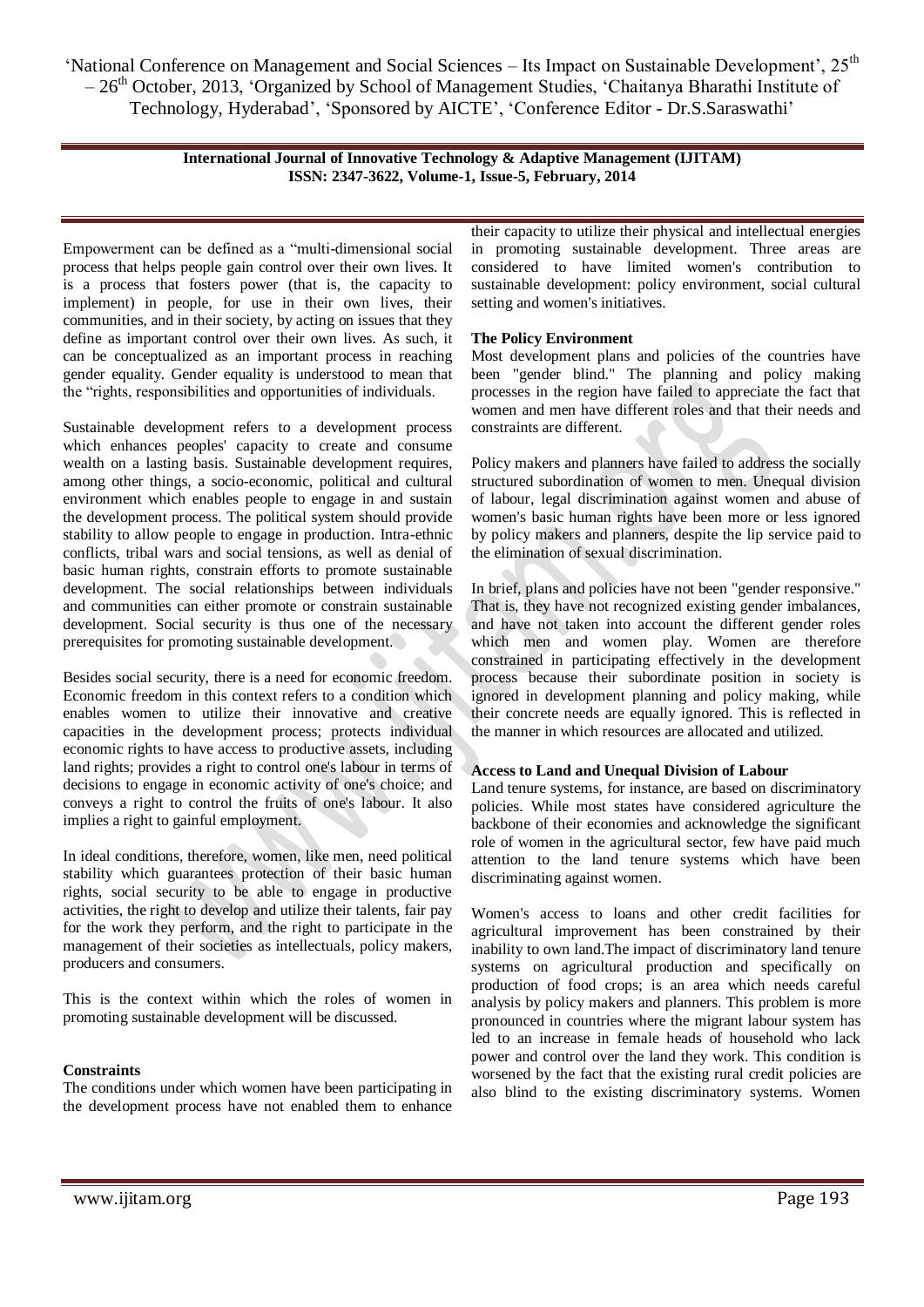> **International Journal of Innovative Technology & Adaptive Management (IJITAM) ISSN: 2347-3622, Volume-1, Issue-5, February, 2014**

agricultural producers are not benefiting from rural credit facilities and this limits their contribution to promoting sustainable development in this sector.

Agriculture continues to be the backbone of Indian economies.. Land clearing is normally assigned to men, and men participate in tilling the land. Weeding is normally done by women, who are also responsible for transporting crops from the farm to the home or to cooperative units. In terms of division of labour, studies have indicated that women have been contributing more time in the agricultural cycle than men. A recent study done for the World Bank, for instance, estimated that women in India produce up to 80% of all staple foods but own less than 10% of the land. In another study, on the world economic crisis and its impact on women, it was further estimated that women in this region contribute up to 30% of labour in ploughing, 50% of labour in planting, 60% of labour in weeding, 85% of labour in processing and preserving food, while performing up to 95% of all domestic chores. Indeed, throughout rural India, women's labour input is estimated to be three times that of men.. Women who live in the villages work harder than everybody else in India But men who live in the villages are on leave for half of their lives."

#### **Educational Policies and Gender Discrimination**

Educational policies and educational plans have also limited the ability of women to fully utilize their intellectual energies in the management of their economies.

In addition to marginal participation of women in education, and particularly in institutions of higher learning, women are stereotyped into those disciplines which groom them for traditional roles such as nursing, community service and secretarial work. In India for instance, in 2000 university enrolment figures indicated that females were concentrated in the fields of Nursing, Bachelor of Education and Humanities, while males dominated the fields of Law and Bachelor of Science & Management. This implies that in the formal sector, women will be employed in the health sector and other related services while men will continue to dominate the judiciary, law-making organs and the scientific fields. This implies that women will continue to play a very marginal role in decisions regarding the laws of the land and science and technology.

## **Women's Participation in Policy Making**

Women constitute a very small minority in policy making bodies, such as parliament, cabinet, judiciary and managerial and executive positions in both public and private sectors... Despite the introduction of a quota system, which has ensured

the maintenance of a certain percentage of women in Parliament. Women members of parliament have scarcely exceeded the desired percentage. This trend explains the reason that the country have not made any fundamental changes in the laws they inherited from the pre-colonial patriarchal structures and those introduced by the colonial patriarchal rule, which favored men. Such laws include those related to issues of property rights, marriage and child custody.

## **Population Policies**

Population policies and strategies have been abusing women's rights. The women should be able to determine the number of children they need, when they need them, and their spacing. This means having a right to decide on the type of contraceptives they use.

Human resources development and utilization must also take into consideration the reproductive processes, both biological and social, of human resources. Investment in development of human resources has to include, among other things, maternal and child care services, education, water, housing and health.

The 'domestic' environment, for many women, in villages is very stressful. Women invest a lot of their productive energies in processing and cooking food. The time wasted in looking for firewood and water, as well as time spent in processing food to make it ready for cooking, could be saved if water and firewood were within reach and if cooking stoves were improved. The grinding stone, which is still in use in many parts of India for processing maize and millet, the main traditional staple foods, consumes a lot of women's labor time. Where the grinding mill has been introduced, it is not making a significant impact because some women have to spend long hours walking to the mill and even longer hours waiting for their turn.

The care of children remains essentially a woman's role. In the Indian traditional setting, the care of young infants and siblings was a collective responsibility. This has been altered due to various socio-economic changes which are taking place on the continent. Lack of community support in caring and rearing of children has made it extremely difficult for women to contribute effectively to promoting sustainable growth. Women have to perform most of their tasks with babies

This not only affects their labor output, but also, in a negative way, their health and that of their babies. In order to enhance the quality of human resources, there is a need to invest in and improve the necessary tools of labor, as well as to provide support services. There is a need for a clearly spelled out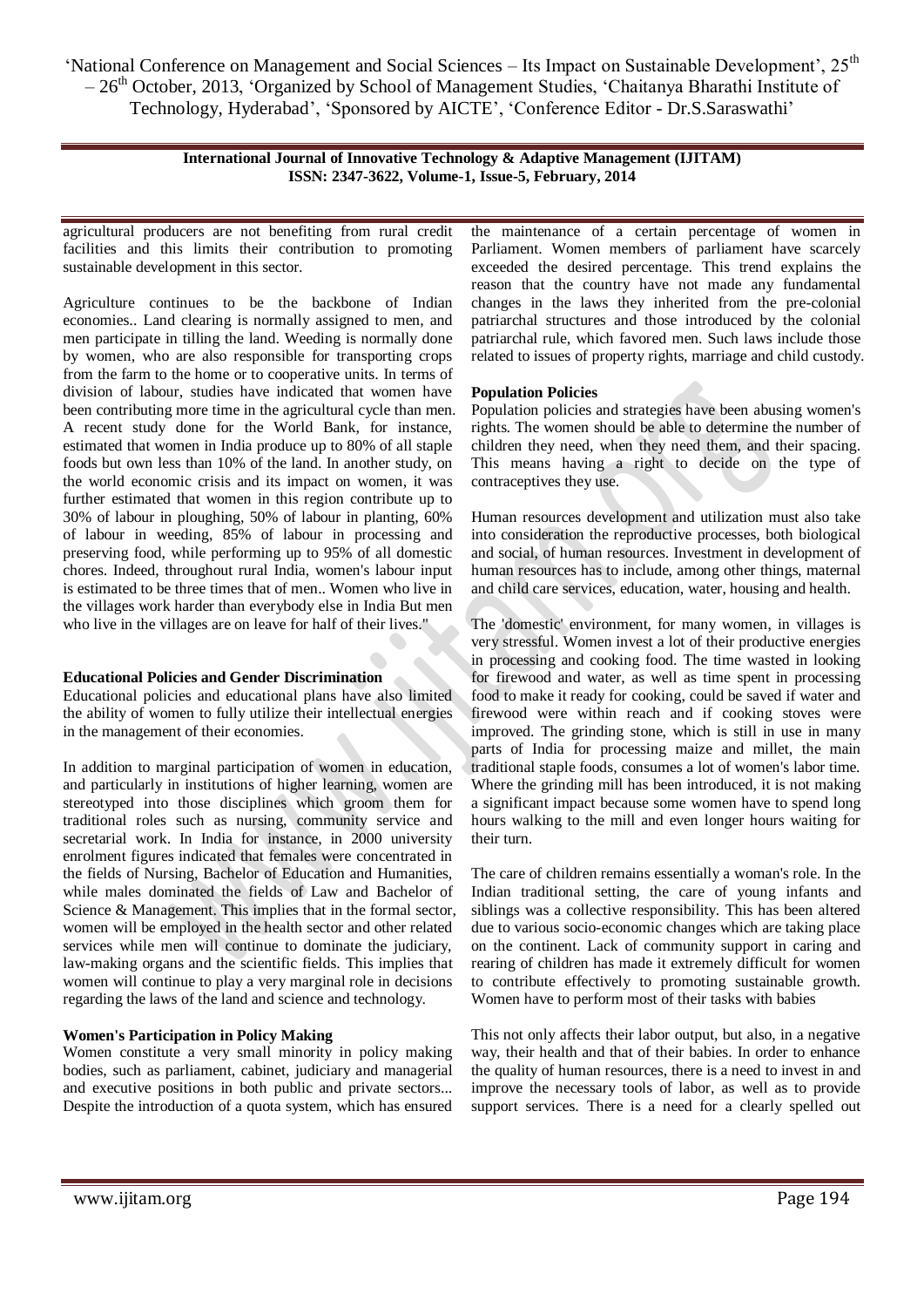> **International Journal of Innovative Technology & Adaptive Management (IJITAM) ISSN: 2347-3622, Volume-1, Issue-5, February, 2014**

policy which addresses the whole question of human resources. The plans must clearly define the strategies which will facilitate the improvement of the process. This also means recognizing and giving value to tasks such as child bearing, rearing and caring, caring for the sick and the old, and all the domestic chores needed for the maintenance and reproduction of human capital.

Both men and women cannot engage in productive activities when the state fails to provide minimum security. For women, however, social insecurity has not been confined to war-torn countries. Existing legal systems have failed to protect women against abuses of their basic human rights. The majority of women are living in an actual and potentially explosive and violent environment. The issue of domestic violence has not been addressed by existing political systems, yet the mass media is full of horrifying reports of domestic violence, especially against women and children. Employers and senior executives have sexually harassed women. Some learning institutions, including universities, have created very hostile environments for female students a factor which might constrain their academic performance, as well as discourage their participation in these institutions as students and academic staff. Women's contribution to the production of knowledge is thus diminished.

There seems to be a need for policies which clearly spell out what constitutes violence against women. Measures to protect women against various forms of violence, including domestic violence and violence at the workplace, have to be clearly strategized.

Sustainable development refers to a development process which enhances peoples' capacity to create and consume wealth on a lasting basis. Sustainable development requires, among other things, a socio-economic, political and cultural environment which enables people to engage in and sustain the development process. The political system should provide stability to allow people to engage in production. Intra-ethnic conflicts, tribal wars and social tensions, as well as denial of basic human rights, constrain efforts to promote sustainable development. The social relationships between individuals and communities can either promote or constrain sustainable development. Social security is thus one of the necessary prerequisites for promoting sustainable development.

Besides social security, there is a need for economic freedom. Economic freedom in this context refers to a condition which enables women to utilize their innovative and creative capacities in the development process; protects individual economic rights to have access to productive assets, including land rights; provides a right to control one's labour in terms of decisions to engage in economic activity of one's choice; and conveys a right to control the fruits of one's labour. It also implies a right to gainful employment.

In ideal conditions, therefore, women, like men, need political stability which guarantees protection of their basic human rights, social security to be able to engage in productive activities, the right to develop and utilize their talents, fair pay for the work they perform, and the right to participate in the management of their societies as intellectuals, policy makers, producers and consumers.

This is the context within which the roles of women in promoting sustainable development will be discussed.

## **Constraints**

The conditions under which women have been participating in the development process have not enabled them to enhance their capacity to utilize their physical and intellectual energies in promoting sustainable development. Three areas are considered to have limited women's contribution to sustainable development: policy environment, social cultural setting and women's initiatives.

#### **The Policy Environment**

Most development plans and policies of the countries have been "gender blind." The planning and policy making processes in the region have failed to appreciate the fact that women and men have different roles and that their needs and constraints are different.

Policy makers and planners have failed to address the socially structured subordination of women to men. Unequal division of labour, legal discrimination against women and abuse of women's basic human rights have been more or less ignored by policy makers and planners, despite the lip service paid to the elimination of sexual discrimination.

In brief, plans and policies have not been "gender responsive." That is, they have not recognized existing gender imbalances, and have not taken into account the different gender roles which men and women play. Women are therefore constrained in participating effectively in the development process because their subordinate position in society is ignored in development planning and policy making, while their concrete needs are equally ignored. This is reflected in the manner in which resources are allocated and utilized.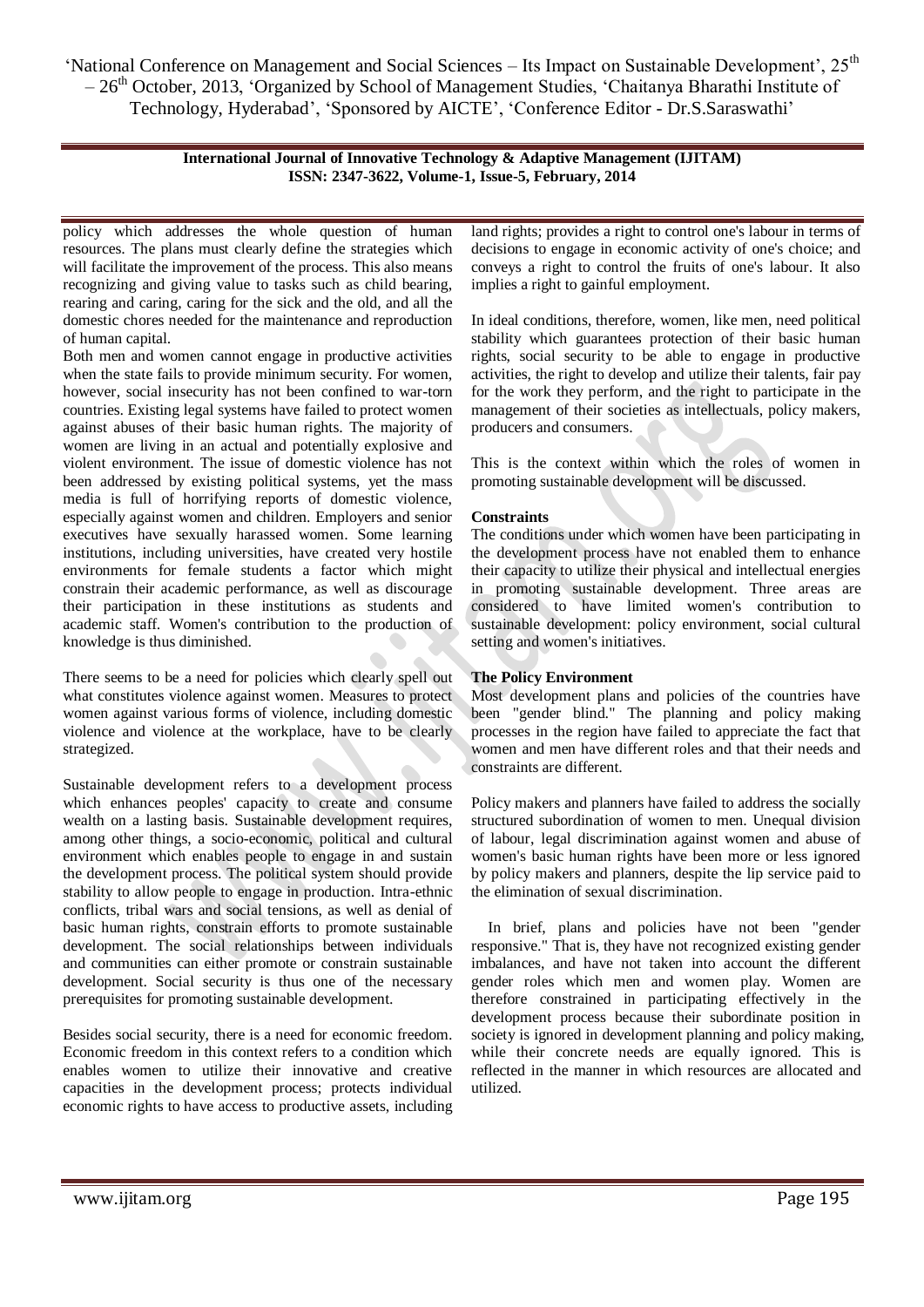> **International Journal of Innovative Technology & Adaptive Management (IJITAM) ISSN: 2347-3622, Volume-1, Issue-5, February, 2014**

# **Access to Land and Unequal Division of Labour**

Land tenure systems, for instance, are based on discriminatory policies. While most states have considered agriculture the backbone of their economies and acknowledge the significant role of women in the agricultural sector, few have paid much attention to the land tenure systems which have been discriminating against women.

Women's access to loans and other credit facilities for agricultural improvement has been constrained by their inability to own land.The impact of discriminatory land tenure systems on agricultural production and specifically on production of food crops; is an area which needs careful analysis by policy makers and planners. This problem is more pronounced in countries where the migrant labour system has led to an increase in female heads of household who lack power and control over the land they work. This condition is worsened by the fact that the existing rural credit policies are also blind to the existing discriminatory systems. Women agricultural producers are not benefiting from rural credit facilities and this limits their contribution to promoting sustainable development in this sector.

Agriculture continues to be the backbone of Indian economies.. Land clearing is normally assigned to men, and men participate in tilling the land. Weeding is normally done by women, who are also responsible for transporting crops from the farm to the home or to cooperative units. In terms of division of labour, studies have indicated that women have been contributing more time in the agricultural cycle than men. A recent study done for the World Bank, for instance, estimated that women in India produce up to 80% of all staple foods but own less than 10% of the land. In another study, on the world economic crisis and its impact on women, it was further estimated that women in this region contribute up to 30% of labour in ploughing, 50% of labour in planting, 60% of labour in weeding, 85% of labour in processing and preserving food, while performing up to 95% of all domestic chores. Indeed, throughout rural India, women's labour input is estimated to be three times that of men.. Women who live in the villages work harder than everybody else in India But men who live in the villages are on leave for half of their lives."

## **Educational Policies and Gender Discrimination**

Educational policies and educational plans have also limited the ability of women to fully utilize their intellectual energies in the management of their economies.

In addition to marginal participation of women in education, and particularly in institutions of higher learning, women are stereotyped into those disciplines which groom them for traditional roles such as nursing, community service and secretarial work. In India for instance, in 2000 university enrolment figures indicated that females were concentrated in the fields of Nursing, Bachelor of Education and Humanities, while males dominated the fields of Law and Bachelor of Science & Management. This implies that in the formal sector, women will be employed in the health sector and other related services while men will continue to dominate the judiciary, law-making organs and the scientific fields. This implies that women will continue to play a very marginal role in decisions regarding the laws of the land and science and technology.

## **Women's Participation in Policy Making**

Women constitute a very small minority in policy making bodies, such as parliament, cabinet, judiciary and managerial and executive positions in both public and private sectors... Despite the introduction of a quota system, which has ensured the maintenance of a certain percentage of women in Parliament. Women members of parliament have scarcely exceeded the desired percentage. This trend explains the reason that the country have not made any fundamental changes in the laws they inherited from the pre-colonial patriarchal structures and those introduced by the colonial patriarchal rule, which favored men. Such laws include those related to issues of property rights, marriage and child custody.

#### **Population Policies**

Population policies and strategies have been abusing women's rights. The women should be able to determine the number of children they need, when they need them, and their spacing. This means having a right to decide on the type of contraceptives they use.

Human resources development and utilization must also take into consideration the reproductive processes, both biological and social, of human resources. Investment in development of human resources has to include, among other things, maternal and child care services, education, water, housing and health.

The 'domestic' environment, for many women, in villages is very stressful. Women invest a lot of their productive energies in processing and cooking food. The time wasted in looking for firewood and water, as well as time spent in processing food to make it ready for cooking, could be saved if water and firewood were within reach and if cooking stoves were improved. The grinding stone, which is still in use in many parts of India for processing maize and millet, the main traditional staple foods, consumes a lot of women's labor time. Where the grinding mill has been introduced, it is not making a significant impact because some women have to spend long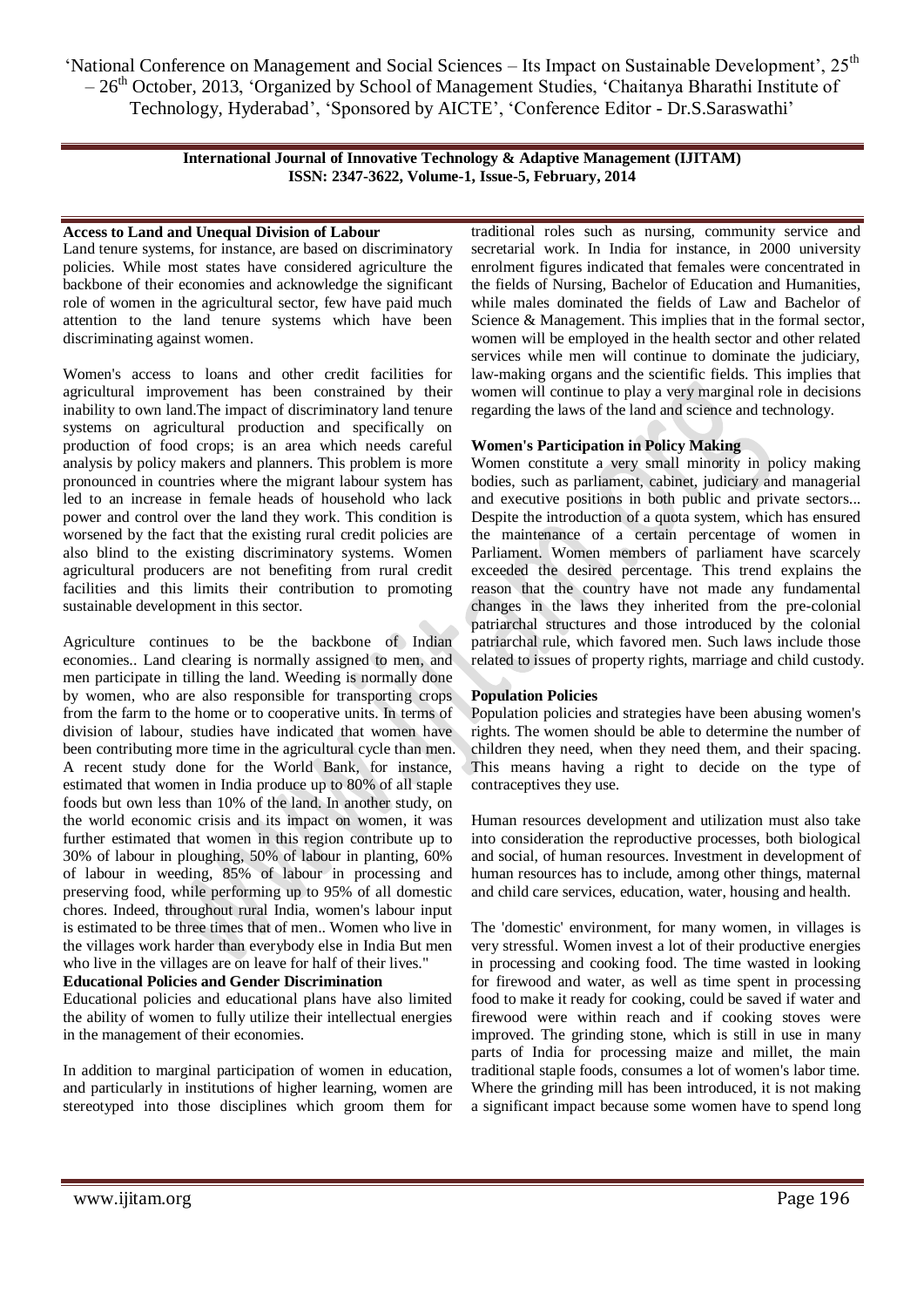> **International Journal of Innovative Technology & Adaptive Management (IJITAM) ISSN: 2347-3622, Volume-1, Issue-5, February, 2014**

hours walking to the mill and even longer hours waiting for their turn.

The care of children remains essentially a woman's role. In the Indian traditional setting, the care of young infants and siblings was a collective responsibility. This has been altered due to various socio-economic changes which are taking place on the continent. Lack of community support in caring and rearing of children has made it extremely difficult for women to contribute effectively to promoting sustainable growth. Women have to perform most of their tasks with babies

This not only affects their labor output, but also, in a negative way, their health and that of their babies. In order to enhance the quality of human resources, there is a need to invest in and improve the necessary tools of labor, as well as to provide support services. There is a need for a clearly spelled out policy which addresses the whole question of human resources. The plans must clearly define the strategies which will facilitate the improvement of the process. This also means recognizing and giving value to tasks such as child bearing, rearing and caring, caring for the sick and the old, and all the domestic chores needed for the maintenance and reproduction of human capital.

Both men and women cannot engage in productive activities when the state fails to provide minimum security. For women, however, social insecurity has not been confined to war-torn countries. Existing legal systems have failed to protect women against abuses of their basic human rights. The majority of women are living in an actual and potentially explosive and violent environment. The issue of domestic violence has not been addressed by existing political systems, yet the mass media is full of horrifying reports of domestic violence, especially against women and children. Employers and senior executives have sexually harassed women. Some learning institutions, including universities, have created very hostile environments for female students a factor which might constrain their academic performance, as well as discourage their participation in these institutions as students and academic staff. Women's contribution to the production of knowledge is thus diminished.

There seems to be a need for policies which clearly spell out what constitutes violence against women. Measures to protect women against various forms of violence, including domestic violence and violence at the workplace, have to be clearly strategized.

**Socio-Cultural Norms**

Besides the policy environment, women have also been constrained by existing socio-cultural norms through which they are perceived as inferior or second class citizens.

Although the position of women in traditional societies remains undocumented, there has been a tendency to use culture and tradition to undermine that position. This has had a negative impact in promoting sustainable development. Culture has been used to justify the subordinate position of women in the household, a factor which excludes women from property ownership. Culture has also been used to justify the existing unequal division of labor. Some cultural norms concerning age of marriage and marriage rights have also limited women's participation in formal schooling. For culture to play that dynamic role, women themselves have to create an alternative culture that challenges the one endorsed. This is the context in which women's initiatives have to be analyzed.

**Women's Initiatives**

Participation of women in the development process has been constrained by their inability to influence policy making and planning, as well as by their inability to change the patriarchal ideology which continues to legitimize their subordinate status in society. Women have taken various initiatives in order to overcome some of the constraints which limit their effective participation in the development process. A few have organized economic groups and cooperative ventures.

This means they have to play a more aggressive role in the management of their societies. The nation has to recognize that unless men and women participate in designing development programmers and formulating policies for the development process, sustainable development will remain a distant dream.

#### **Role of Education in women for Sustainable Development**

The Global Thematic Consultation on Environmental Sustainability and specifically Education for Sustainable Development in the post-2015 Development Agenda ran from April  $29^{th}$  – May  $17^{th}$  2013, and was co-led by Stephanie Hodge with the United Nations Children's Fund (UNICEF) and Yoko Mochizuki with the United Nations Educational, Scientific and Cultural Organization (UNESCO). There were 158 contributions to the discussion, from individuals, NGOs, consultants, policy centers, researchers and educators. Discussants participated from diverse geographical locations, with contributions from: Bangladesh, Canada, Egypt, Estonia, France, India, Japan, Kenya, Malaysia, Mexico, Nepal, Nigeria, New Zealand, Peru, Philippines, Romania, Spain,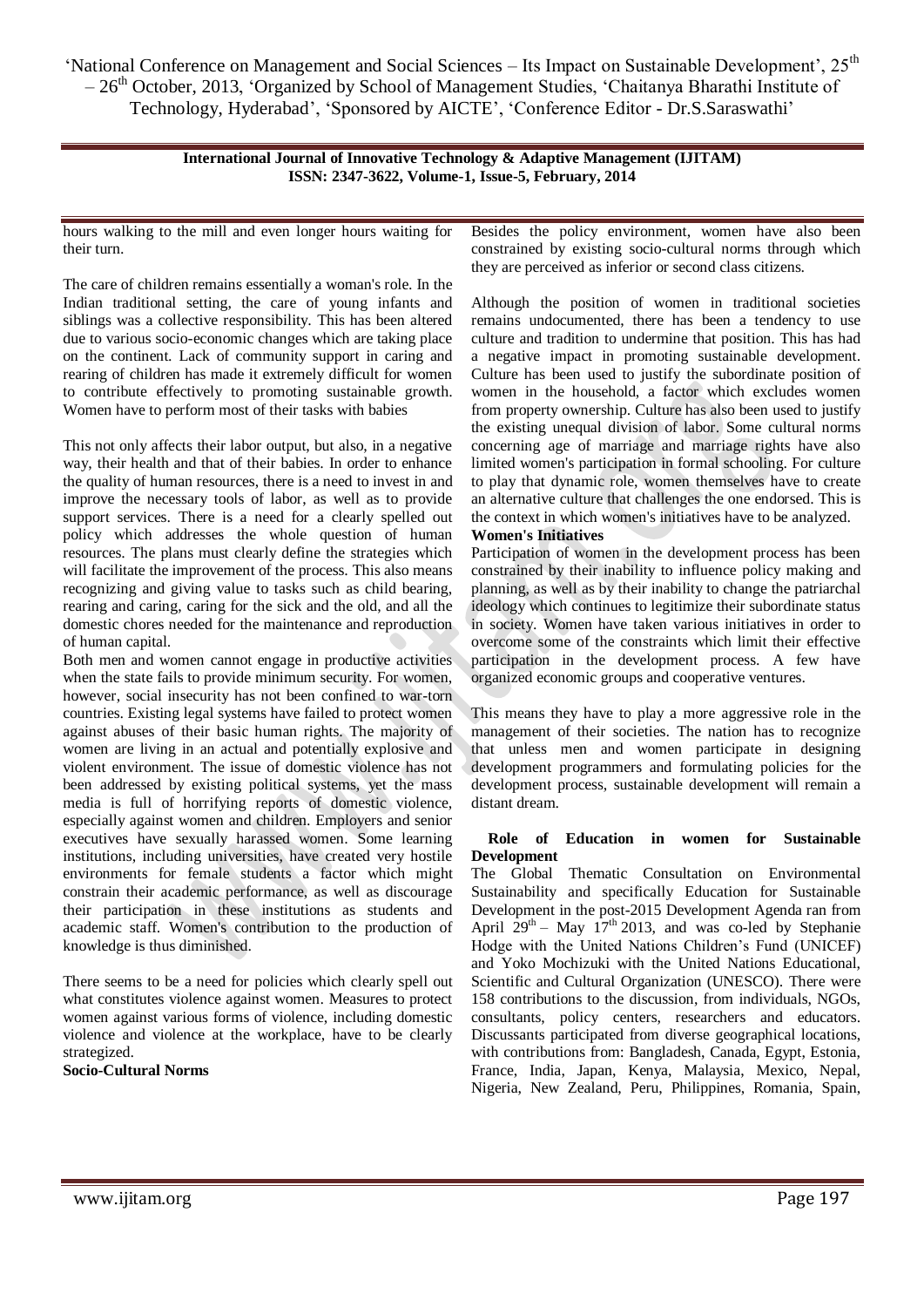> **International Journal of Innovative Technology & Adaptive Management (IJITAM) ISSN: 2347-3622, Volume-1, Issue-5, February, 2014**

Switzerland, Togo, Ukraine, United Kingdom, and the l States of America.

There was overall general consensus that education, be it formal, non-formal or informal, is the key to sustainable development. However, the greatest challenge to sustainable development, environmental sustainability and education for sustainable development (ESD) is the current socioeconomic system in place. Ultimately, the discourse on education and sustainable development needs to induce a paradigm shift, in terms of political ideologies, global economic structures and our global cultural dynamics. The post-2015 development agenda needs to first and foremost address the socioeconomic system, as ESD is only a means to developing a more effective education model, and not the solution sustainability challenges.

Having said this, ESD is still a critical lever for sustainable development. Sustainable development cannot be achieved by political agreements, financial incentives and technological solutions alone. The society need to change how to think and act, and that is where ESD has a critical role to play. No doubt education is shaped by society, but education also shapes society in profound ways. ESD can contribute to making education systems not only responsive to, and prepared for, current and emerging challenges, but also a truly proactive force in triggering market and political pressures to move the sustainable development agenda forward empowering us all to make informed decisions as citizens, workers and consumers.

**Key Points**:

- **Schooling is currently inequitable and ineffective.** Schooling in many parts of the world has failed to be inclusive and relevant, often reproducing socio-economic inequalities (based on gender, class, ethnicity and other ascribed attributes), driving people to pursue material prosperity rather than *human and ecological well-being.* Additionally, considering the cross-cutting nature of education, this reinforcement of inequalities will hinder not only the education goals but also the overall development goals.
- **ESD has focus on issues of equity in and through education** Therefore post-2015 education goals and initiatives need to focus on rights-based, quality,gender equality inclusive and transformative education — the main tenets of ESD. Moreover, ESD needs to be integrated in other development sectors, as this will strengthen capabilities and capacities and overall resilience, especially within vulnerable populations.
- **Redefine "quality" education** is inclusive of both Western and local knowledge, and draws on learners cognitive (thinking and reasoning), affective (emotional) and practical (action) potentials and capacities in and out of classroom, and imparts *values* of ecological integrity and equitable prosperity.
- **Children's participation** is a vital component to ESD and sustainable development. Through their inclusion in the democratic and participatory process to planning, children will first better understand what a democratic process entails, and through their involvement in the decision making process will be empowered to take action in their communities — the ultimate goal of ESD.
- **Current education system reinforces a hegemonic production and control of knowledge ,** which are based on the interests of dominant groups — both nationally and internationally. Therefore there is a need for the reorientation of education, which is the foundation of ESD. This reorientation steers away from the current western dominant unstable education model, and equips all learners with knowledge (scientific and traditional), skills and values needed for shaping a sustainable world. Moreover, ESD calls for the reorientation of current practices in all sectors of the society, not only within education and academia.
- **Education planning needs to be participatory and cross-sect oral** where all groups' learning needs are respected and incorporated within the curricula and pedagogy that is principle and value based. It is also imperative that leaders at all levels and n all sectors are engaged in the environmental sustainability discussions and planning.

## **Envisioning the post-2015 agenda: contributors**

Contributors are hopeful that the post 2015 discussions will influence global institutions, makers with the United Nations and other global development organizations. However, a large concern was that the e-discussions, much like education planning, did not capture the knowledge and voices of those on the grassroots, and therefore there is danger that the current status quo will remain when only leaders and Ministries are lobbied to participate in the planning process.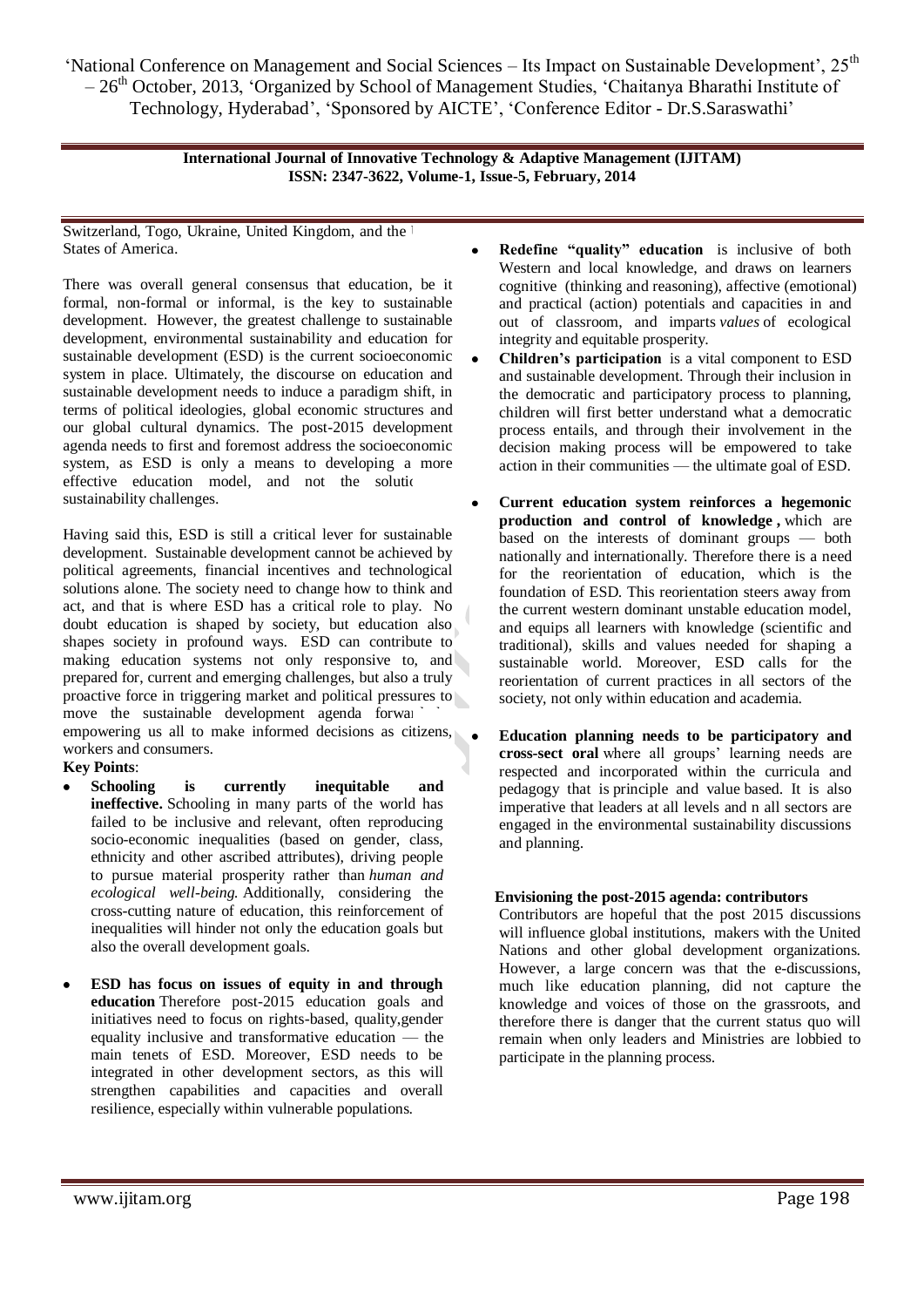> **International Journal of Innovative Technology & Adaptive Management (IJITAM) ISSN: 2347-3622, Volume-1, Issue-5, February, 2014**

- **Education for behavior change:** two-fold within ESD; on the one hand it can be used as a tool to change behavior, on the other hand education must also be operationalized to shape new behavior. The behavior to be shaped is one that reflects a value and conservation of the environment, as well as resilience to climate change and environmental risks. ESD as quality, inclusive and transformative education will contribute to creating equitable, sustainable and resilient societies. Contributors noted the importance of training teachers on how to be role models, as well as encouraging them to employ experiential and participatory learning. As a contributor from the Center for Environment Education (CEE) in India observes, successful behavior change programming is a consequence of a flexible learning process highligh with practical activities and coupled with mentoring from teachers, parents and other adults.
- **Education for poverty reduction &women Empowerment:** In order for the poor and vulnerable to escape intergenerational poverty, education needs to increase access to all and encourage resiliency and local innovation to ensure productivity and upward social and economic mobility. However, in order for this to occur, there needs to be a change in the current economic policies.The notions and values underpinning capitalist, socialist and communist economic systems, and which system would bring about greater equality. Education fosters Women Empowerment and this contributes to sustainable development.

**Instilling the values and ethics for sustainable societies:** is the cornerstone of ESD and sustainable development. The education system should not only focus on intellectual and technological growth, but should be roote principles, ethics, and values of a society which embodies the importance of the environment, promotes collaboration and is free of elitism, classism, sexism and other forms of exclusion and oppression. To have an education system that is based on a moral philosophy and promotes moral education will ultimately lead to sustainable development. Broad values with ethical, ideological, socio-cultural and aesthetic dimensions—that lead to sustainable societies will need to be agreed upon, and should be the foundation of the education framework. However, how these values are determined and transferred through education needs to be part of the continued discourse on ESD and environmental sustainability.

- **ESD is lifelong learning and cross sectoral** and in order to truly affect behavior change towards sustainable development, ESD needs to be mainstreamed in the education system from early childhood education through to tertiary education, within adult education, and in non-formal education programming. Moreover, as environmental sustainability challenges are complex and interconnected, an interdisciplinary approach is needed to tackle them. It is therefore crucial to including ESD within other sectors such as economics, business, politics, health & women related issues, etc. Additionally, recognizing that parents and communities are a large influence on children, ESD programming and principles should be transmitted to these stakeholders.
- **Curricula and pedagogy:** are the most vital component of ESD. That the curricula should not only be limited to environmental education and environmental awareness, such as through mainstreaming climate change adaptation and disaster risk reduction into the education sector, but students should also learn about the political and economic context of environmental issues. Deeping students' understanding of ecological, economic and sociocultural systems that impact their lives, livelihoods and living directly will motivate them to take informed decisions and responsible actions, for example taking initiatives for reducing inequalities within their communities, nations or globally or for sustainable consumption and lifestyles. Curricula and pedagogy should be context specific in order for it to be effective and relevant. It should also be based on child-centered learning and promote an ability to think critically and creatively. Practices that may promote these skills are peer-to-peer learning, and self-directed learning.
- ―**Education, training and capacity building:** ESD encompasses education, public awareness and training for all sectors. Education and training systems need to focus on building human capacities to cope with existing and emerging sustainability challenges. Training institutions such as agricultural colleges, engineering schools, and Technical Vocational Education and Training (TVET) institutions should be used as vehicles for building "green skills" such as ecosystem management and other human capacities for a green economy. Moreover, through capacity building, barriers to north-south technology transfer will be diminished**.** Creating a platform for more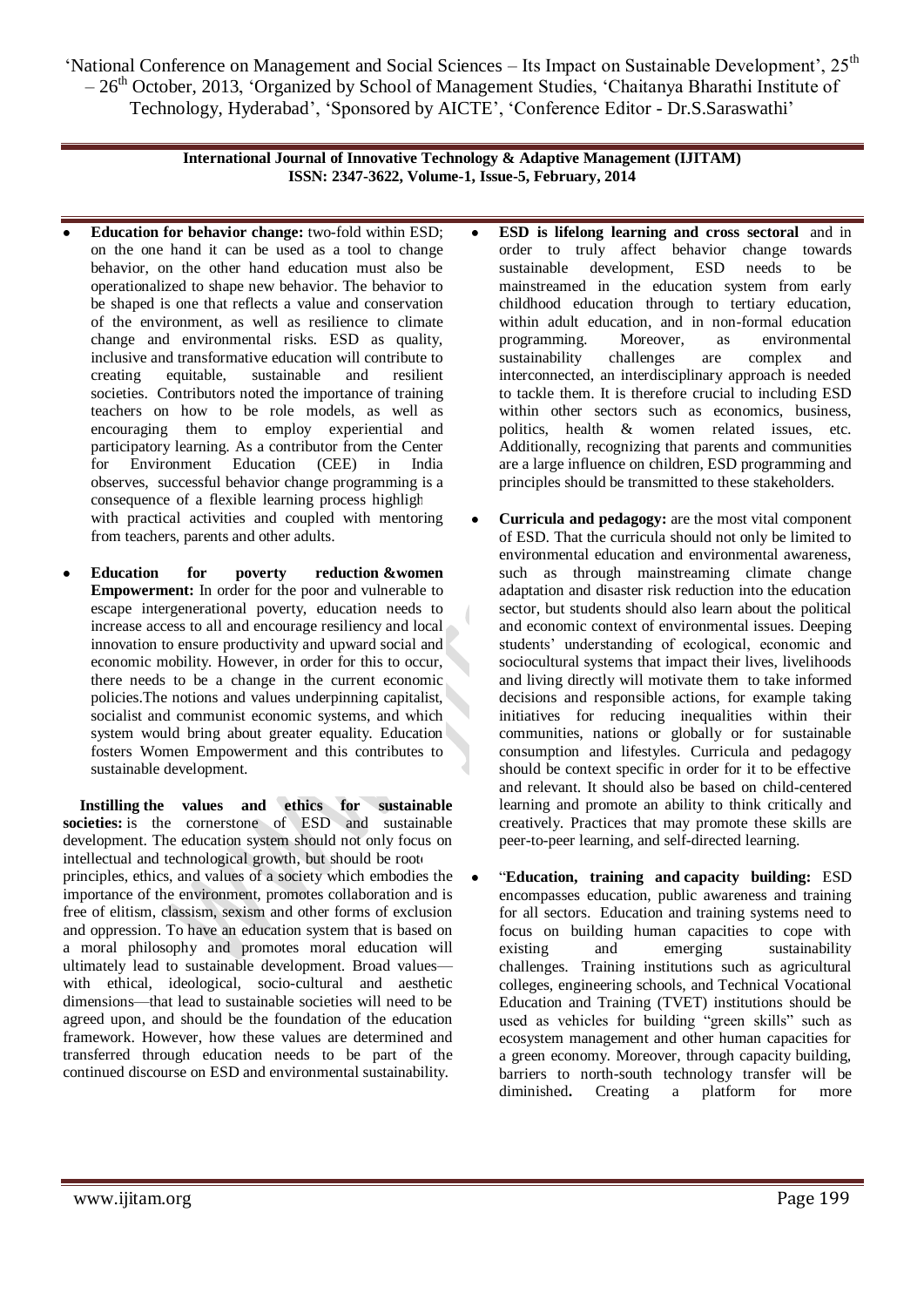> **International Journal of Innovative Technology & Adaptive Management (IJITAM) ISSN: 2347-3622, Volume-1, Issue-5, February, 2014**

communication and exchange of knowledge internationally would be beneficial to the ESD and education agenda. Within the theme of capacity building, discussants also spoke about using universal education to contribute to strengthened capacity and capabilities of societies. With the mainstreaming of ESD and environmental sustainability in all sectors, more sustainable practices would be applied to all professions and sectors.

SUGGESTIONS & RECOMMENDATIONS

- **Prioritize ESD and education:** in environmental sustainability and sustainable development goals.
- **Involve private sector** in discussion and education planning for environmental sustainability & women empowerment. It is imperative that businesses integrate developmental plans into their business models in order to ensure sustainability. Moreover, as financing education is costly, this sector can be involved in financing. A more knowledgeable business sector, practicing environmentally sound practices will also lead to the development of sustainable societies. Within this sector, the media and advertising houses can also be leveraged to increase awareness and sensitization on environmental issues. Moreover, as media has a significant effect on consumerism, a reorientation of media is also needed in order to achieve sustainability. Additionally, ESD and environmental sustainability goals should target business schools and management related academic institutions in order to transform business and economy.

*"Education either functions as an instrument...to bring about conformity, or it becomes the practice of freedom, the means by which men and women...discover how to participate in the transformation of their world."Paulo Freire"*

#### **CONCLUSION**

Women have taken various initiatives in order to overcome some of the constraints which limit their effective participation in the development process. Women have a vital role to play in achieving sustainable development. The leadership role of women resolve to promote gender equality and women empowerment. Women Empowerment ensures their full and effective participation in sustainable development policies, programmes and decision-making at all levels.Women can contribute to the sustainable Development process if they are part of those who design plans and formulate policies. This means that they have to play a very responsible role in the society. Education is shaped by society, but education also shapes society in profound ways. ESD can contribute to making education systems not only responsive to, and prepared for, current and emerging challenges, but also a truly proactive force in triggering market and political pressures to move the sustainable development agenda forward by empowering women to make informed decisions as citizens, workers and consumers.

## **REFERENCES**

- 1. Women's Empowerment and Economic Justice: Reflecting on Experience in Latin America and the Caribbean, UNIFEM, New York.
- 2. Elson, D. (ed) (2000) Progress of the World's Women, UNIFEM, New York.
- Heward, C. and Nunwaree, S. (eds) (1999) Gender, Education and Development: Beyond Access to Empowerment, Zed Books, London.
- 4. International Journal of Innovation and Sustainable Development (IJISD) (2009) Special Issue on Gender and Sustainable Development, 4(2/3).
- 5. Mies, M. and Shiva, V. (1993) Ecofeminism, Spinifex, Melbourne.
- 6. Seager, J. (2009) The Atlas of Women in the World, Earthscan, London.
- 7. Shiva, V. (1989) Staying Alive, Zed Press, London.
- 8. Tisdale, C. (2001) Sustainable development, gender inequality and human resource capital, International Journal of Agricultural Resources, Governance and Ecology, 2(Jan), pp. 178-192.
- 9. United Nations (2005) The World's Women: Trends and Statistics, United Nations Statistics Division, New york.
- 10. UNDP (2004) Gender and Energy for Sustainable Development. A Toolkit and Resource Guide.
- 11. UNFPA (2009) State of World Population 2009. Facing a Changing World: Women, Population and Climate.
- 12. Women's Environment and Development Organisation (1999) Risks, Rights and Reforms: A 50-Country Survey Assessing Government Actions Five Years After the International Conference on Population and Development, WEDO, New York.
- 13. Visvanathan, N., Duggan, L., Nisonoff, L. and Wiegersma, N. (eds) (1996) The Women, Gender and Development Reader, Zed Books.
- 14. Radhakrishna, R. (2002) "Food and Nutrition Security" India Development Report; Oxford University Press